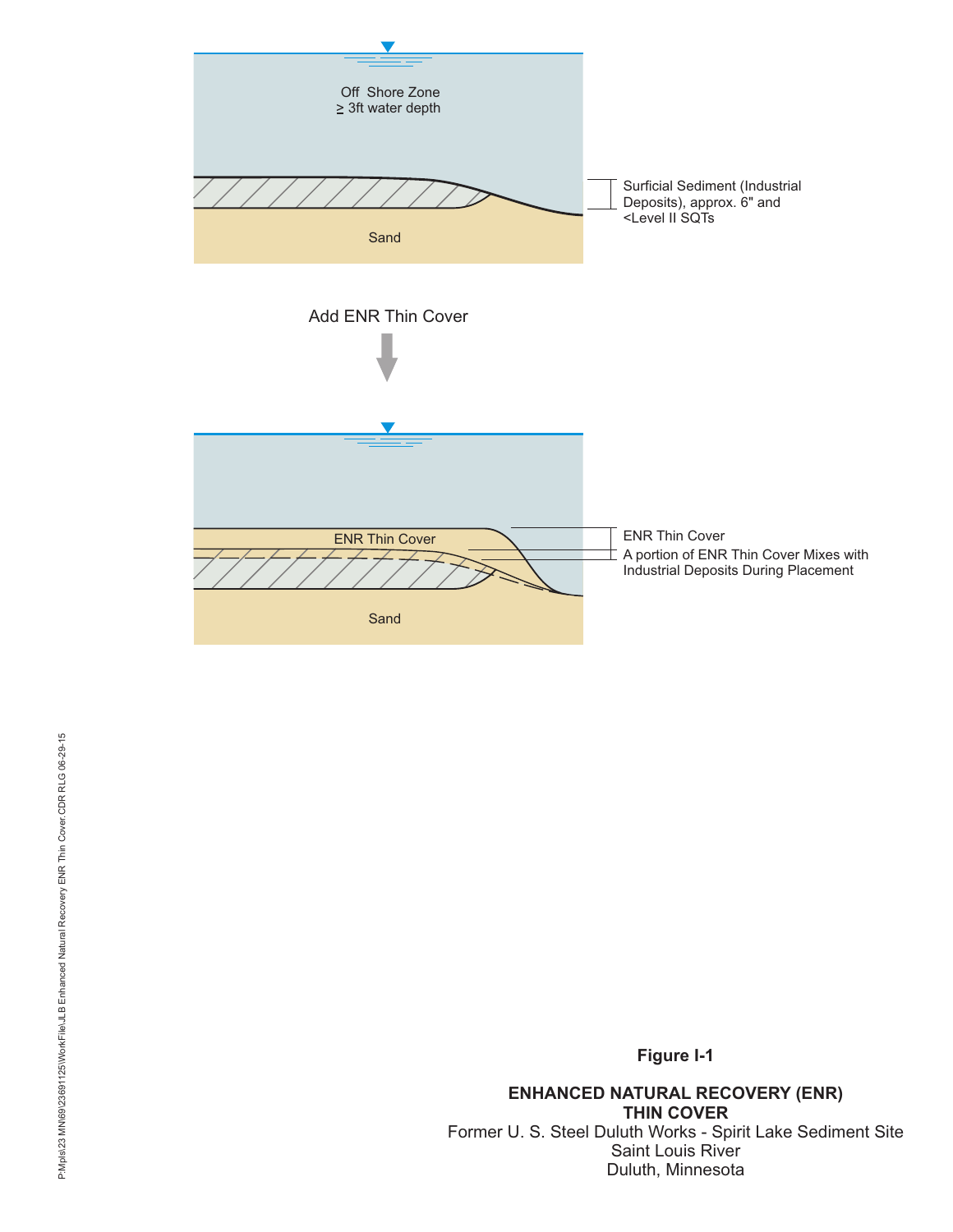### 2-FT SOIL COVER



## 2-FT SOIL COVER WITH GEOMEMBRANE



<u>SOIL COVER DETAILS</u>

- Cover Thickness = Potentially BAZ+IZ

- Potentially BAZ (Bioactive Zone)

- IZ = Isolation Zone

\* Cover Thickness and Material Types to be Determined During Remedial Design **Figure I-2**

**UPLAND REMEDIAL CAPPING** Former U. S. Steel Duluth Works - Spirit Lake Sediment Site Saint Louis River Duluth, Minnesota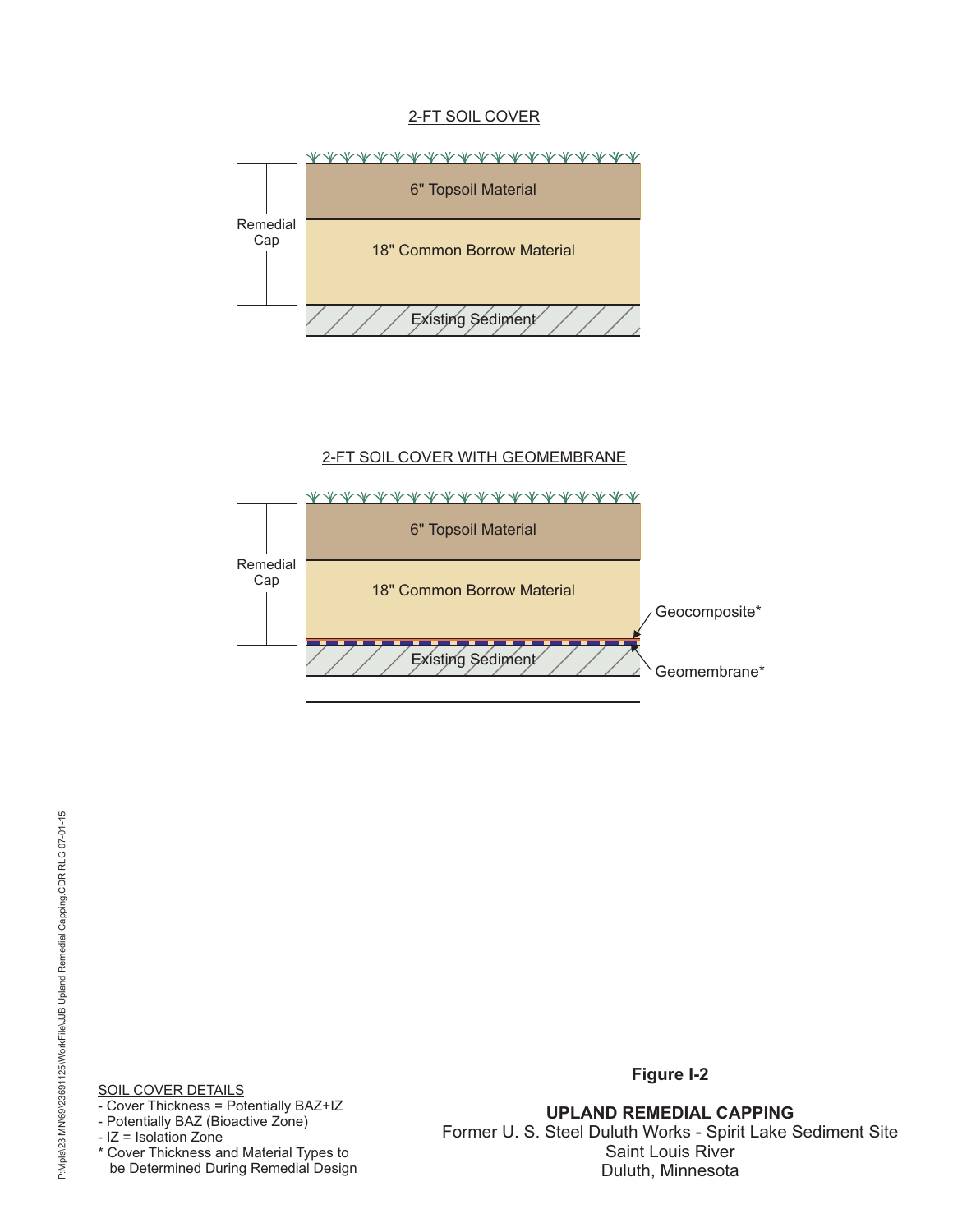

**Figure I-3**

**REMEDIAL CAP OU-I** Former U. S. Steel Duluth Works - Spirit Lake Sediment Site Saint Louis River Duluth, Minnesota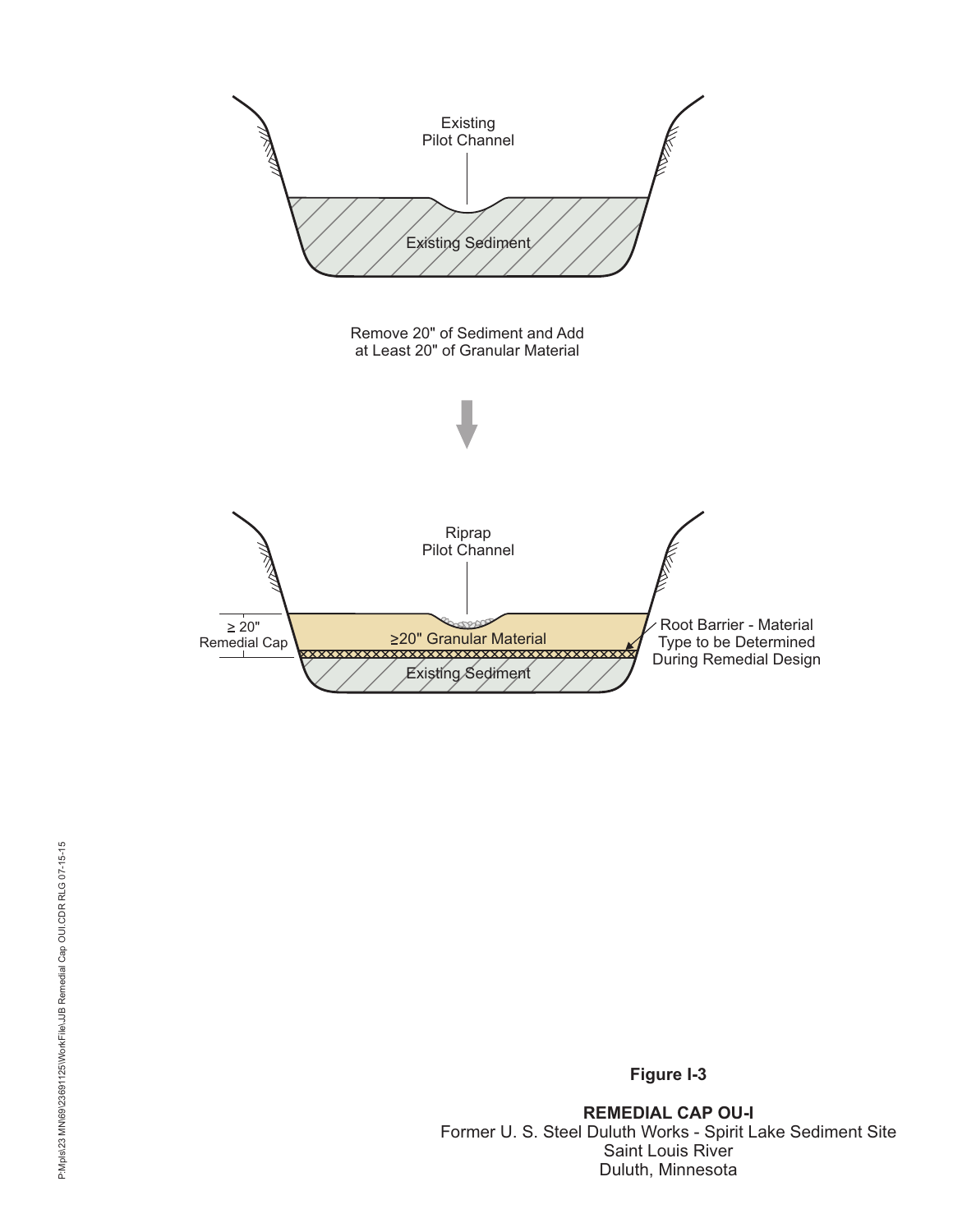

- \* Final Cap Configuration to be Determined During Remedial Design
- \*\* Root Barrier may Reduce the Potentially BAZ Thickness

Former U. S. Steel Duluth Works - Spirit Lake Sediment Site Saint Louis River Duluth, Minnesota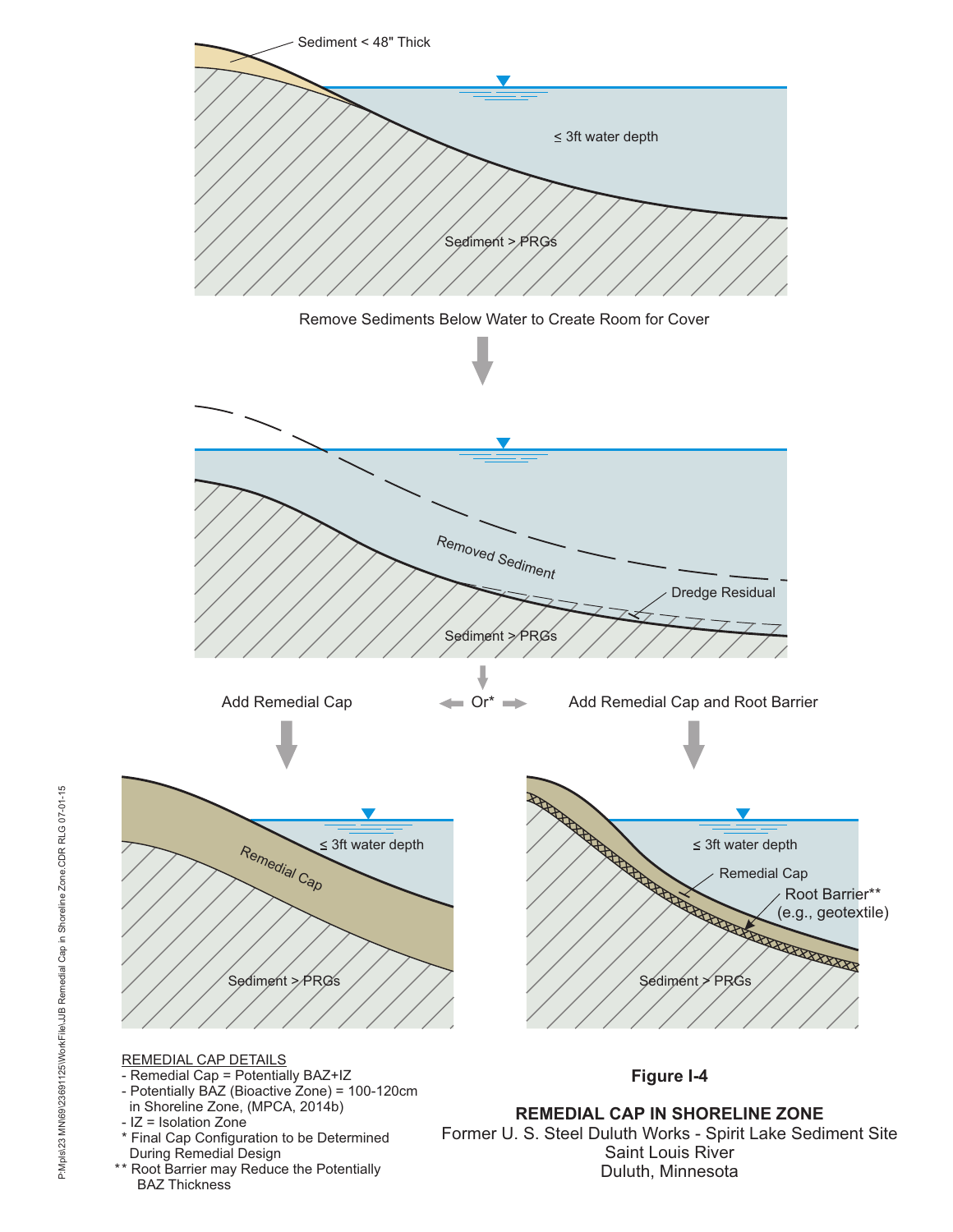

REMEDIAL CAP DETAILS

- Remedial Cap = Potentially BAZ+IZ
- Potentially BAZ (Bioactive Zone) = 100cm in Shoreline Zone, (MPCA, 2014b)
- IZ = Isolation Zone
- \* Final Cap Configuration to be Determined During Remedial Design
- \*\* Root Barrier may Reduce the Potentially BAZ Thickness

**Figure I-5**

**REMEDIAL CAP IN NEAR SHORE ZONE** Former U. S. Steel Duluth Works - Spirit Lake Sediment Site Saint Louis River Duluth, Minnesota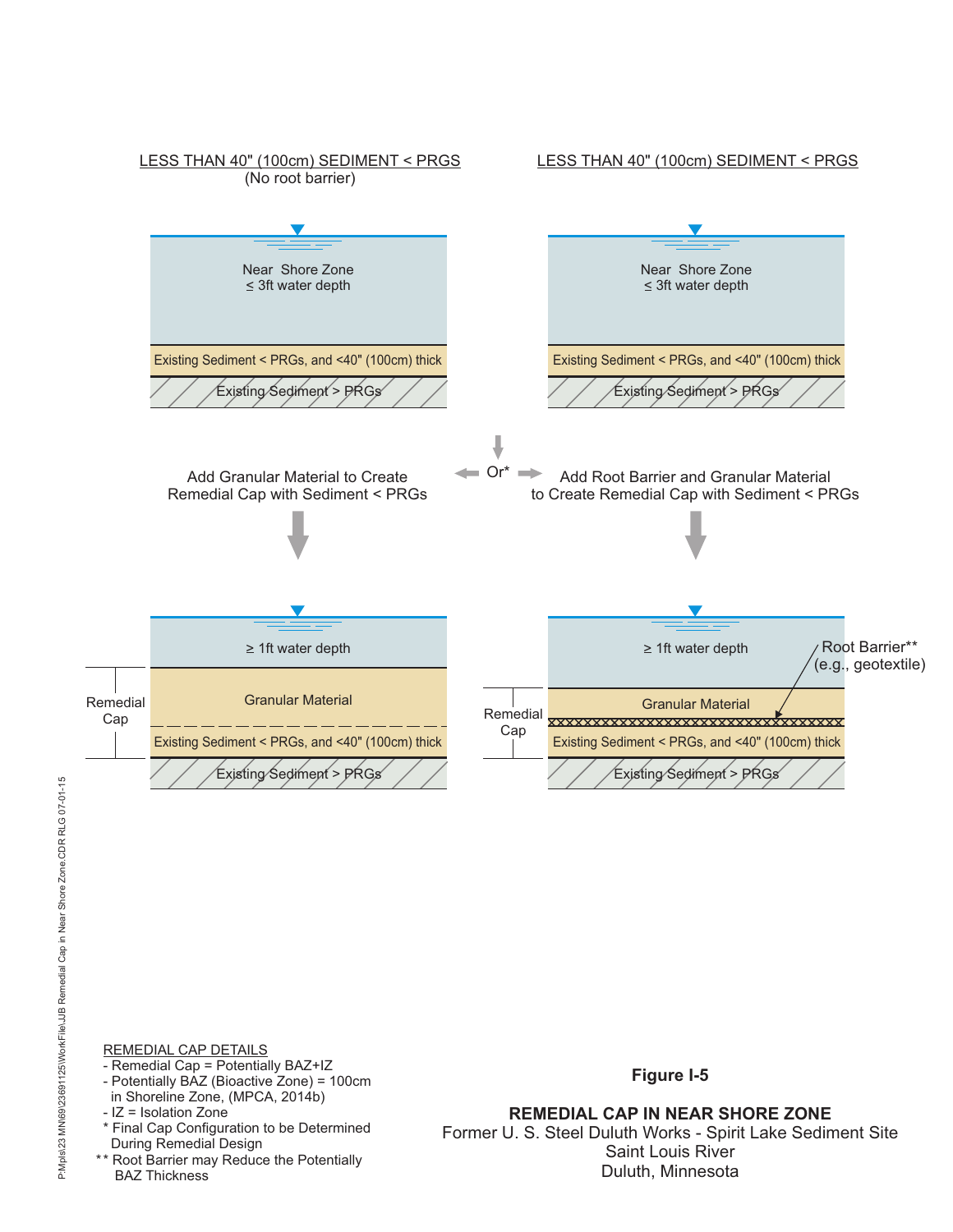

**REMEDIAL CAP IN OFFSHORE ZONE** Former U. S. Steel Duluth Works - Spirit Lake Sediment Site Saint Louis River Duluth, Minnesota

**Figure I-6**

REMEDIAL CAP DETAILS - Remedial Cap = Potentially BAZ+IZ - Potentially BAZ (Bioactive Zone) = 50cm in Offshore Zone, (MPCA, 2014b) - IZ = Isolation Zone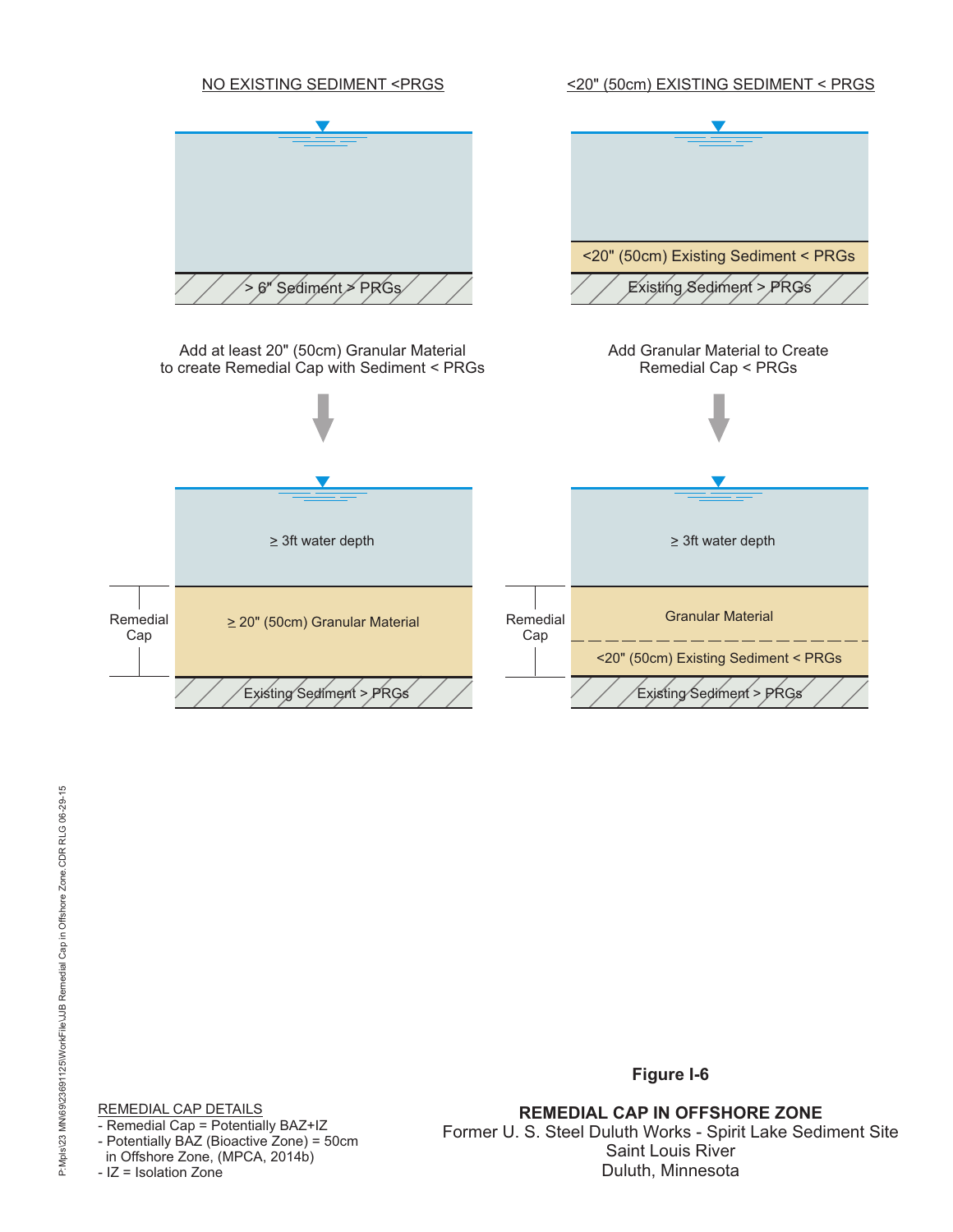

Duluth, Minnesota

\*Dredge Residual Cover Thickness to be Determined During Remedial Design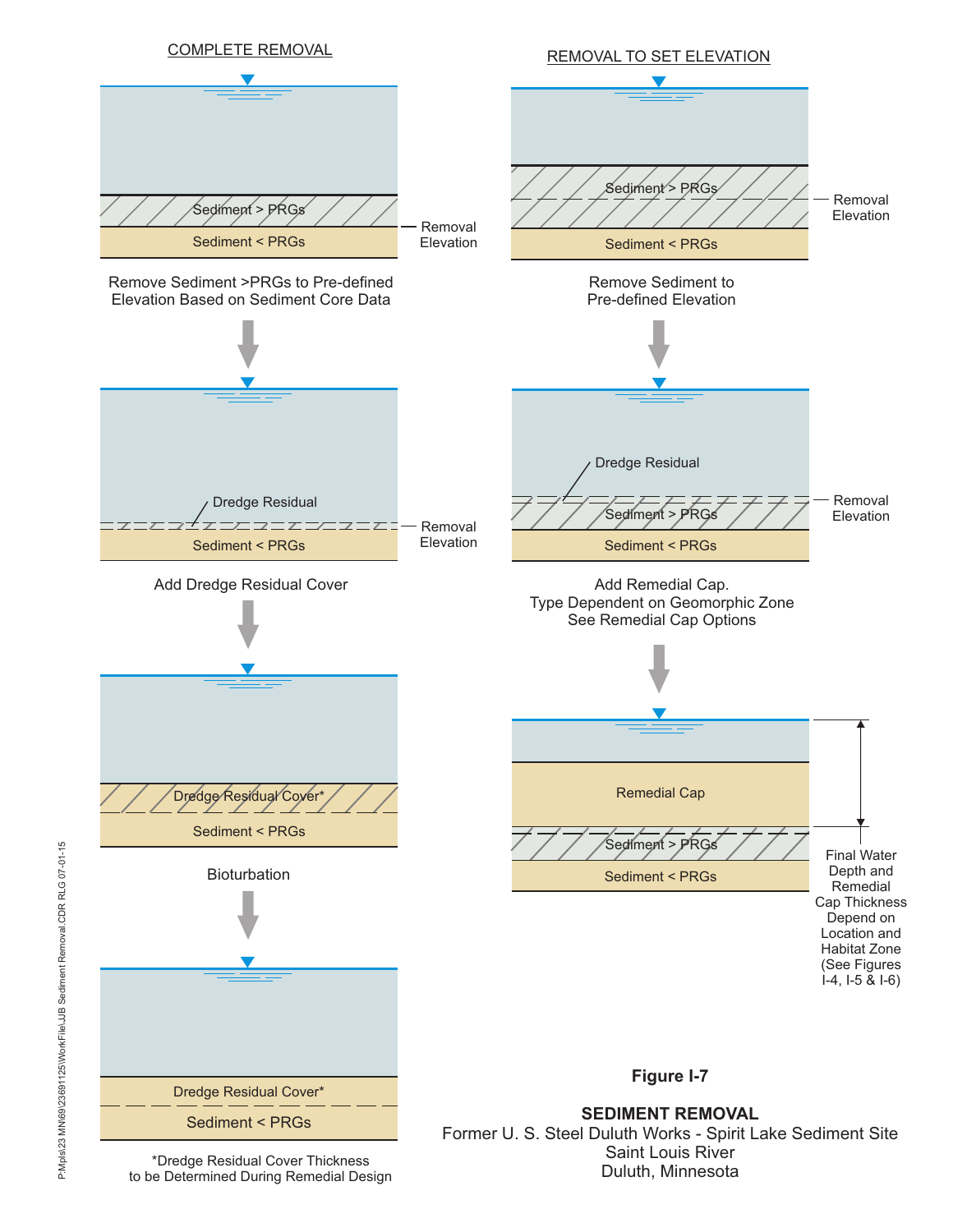# 2-FT SOIL COVER WITH LOW PERMEABILITY BARRIER LAYER



\* Typical Sections used for Feasibility Analysis. Final Details or Potential Alternates to be Determined During Remedial Design.

**Figure I-8**

**UPLAND CDF CAP** Former U. S. Steel Duluth Works - Spirit Lake Sediment Site Saint Louis River Duluth, Minnesota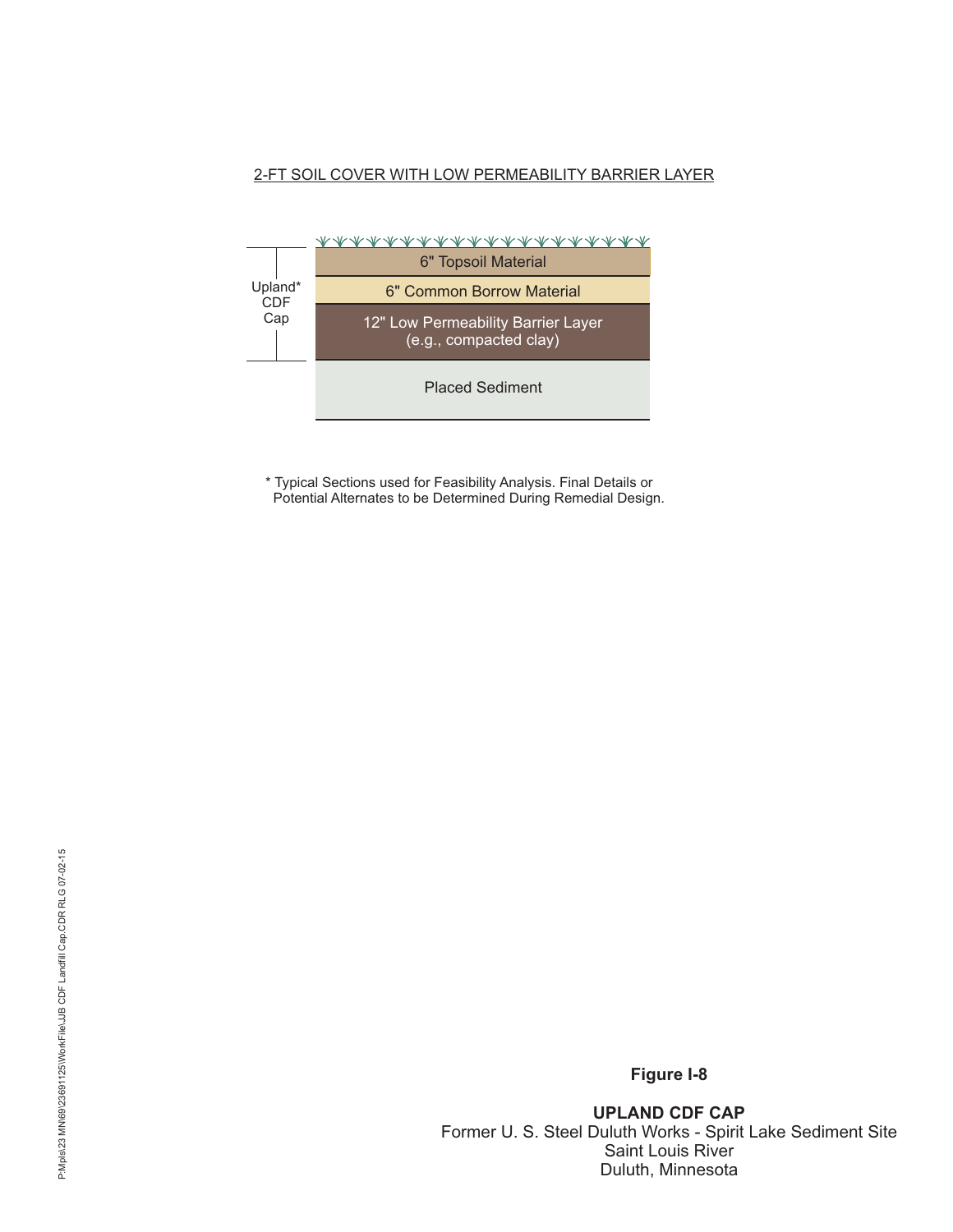# SCHEMATIC CDF BERM CROSS SECTION



**Figure I-9**

**CDF PERIMETER BERM (Upland Area Only)** Former U. S. Steel Duluth Works - Spirit Lake Sediment Site Saint Louis River Duluth, Minnesota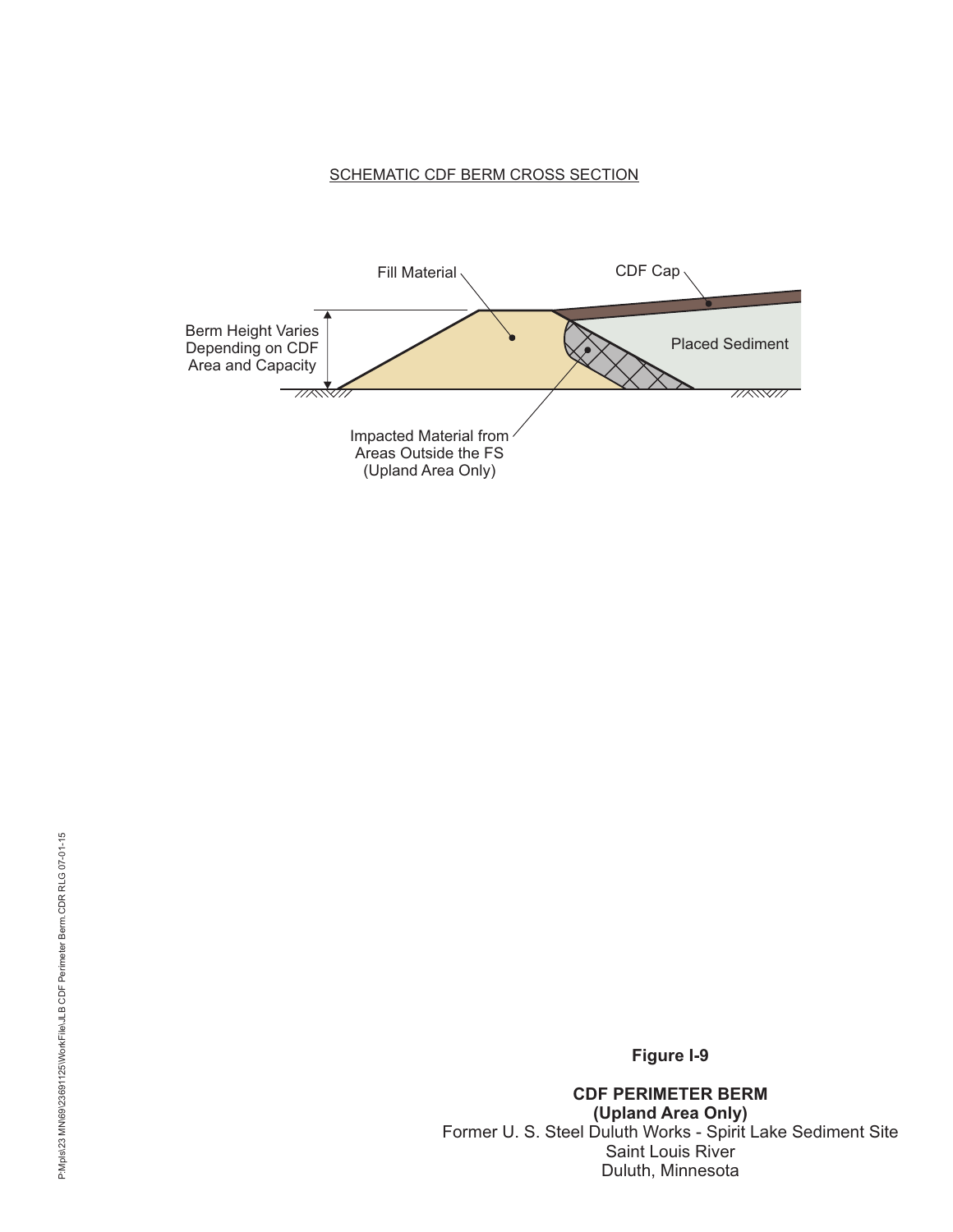### TYPICAL UPLAND CDF BASE LINER SYSTEM (ALTERNATIVE 10, 11, AND 12)



\* Typical Sections used for Feasibility Analysis. Final Details or Potential Alternates to be Determined During Remedial Design.

**ALTERNATIVE 10, 11, AND 12 BASE LINER SYSTEM** Former U. S. Steel Duluth Works - Spirit Lake Sediment Site Saint Louis River Duluth, Minnesota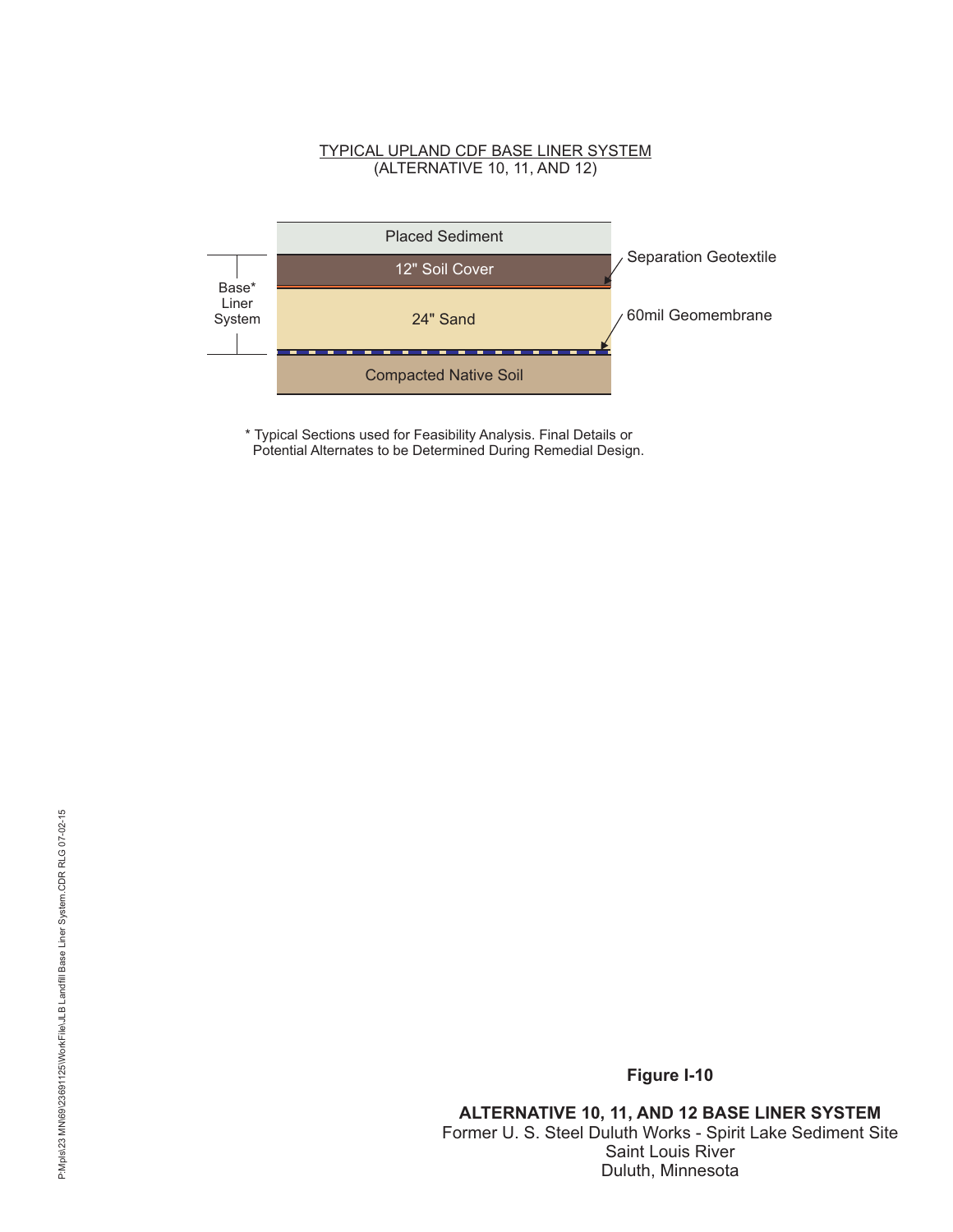#### UNNAMED CREEK AT OU-J



#### Install Sheet Pile to Unrestrict Storm Water Flow





**Figure I-11**

**STORMWATER CONVEYANCE 1 of 2** Former U. S. Steel Duluth Works - Spirit Lake Sediment Site Saint Louis River Duluth, Minnesota

## DISCHARGE STRUCTURE TO WIRE MILL INTAKE

Inlet Structure Outlet Structure

Concrete Box Pipe

*Flow Direction*

PLAN VIEW

Riprap Channel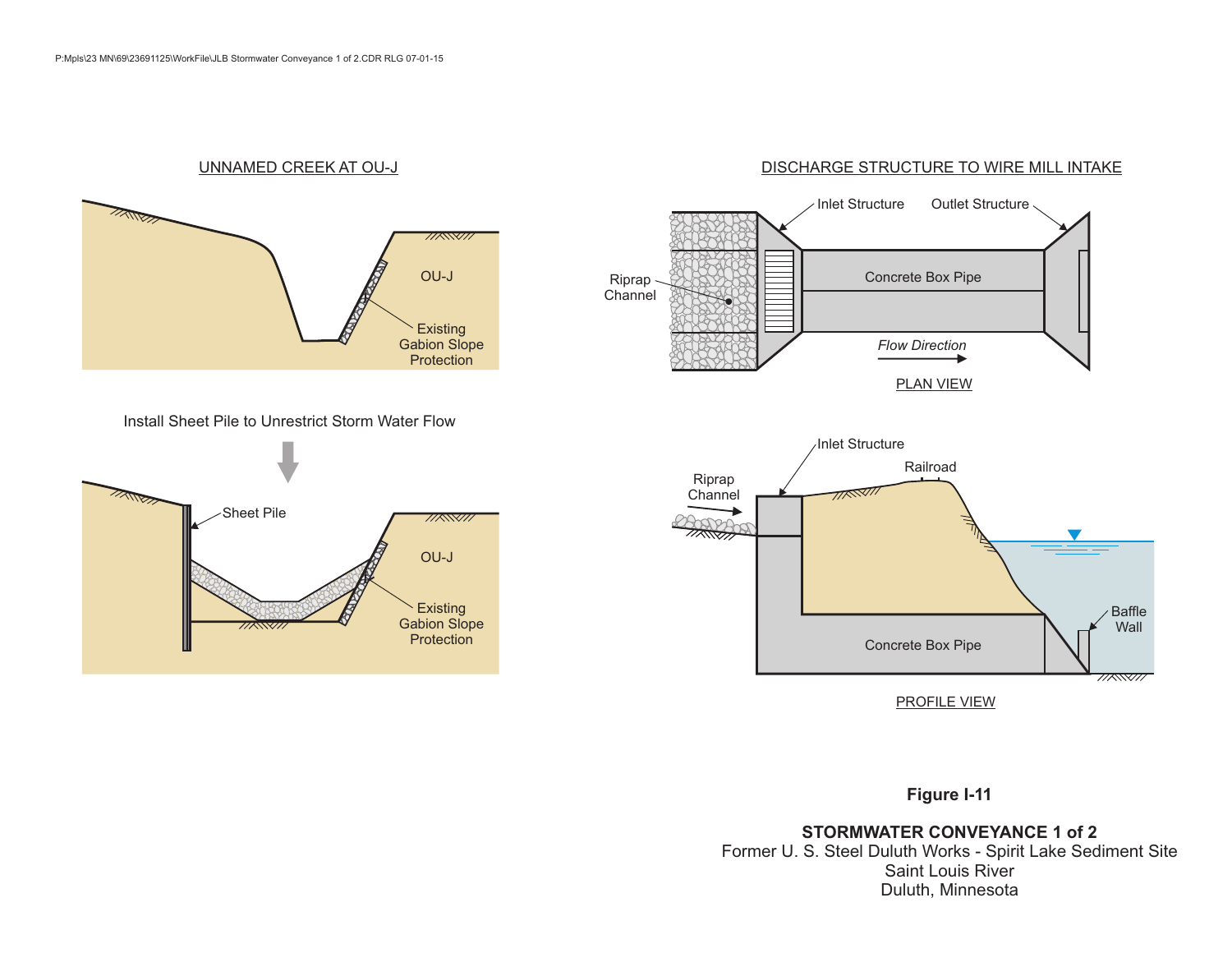RIPRAP CHANNEL



**Figure I-12**

**STORMWATER CONVEYANCE 2 of 2** Former U. S. Steel Duluth Works - Spirit Lake Sediment Site Saint Louis River Duluth, Minnesota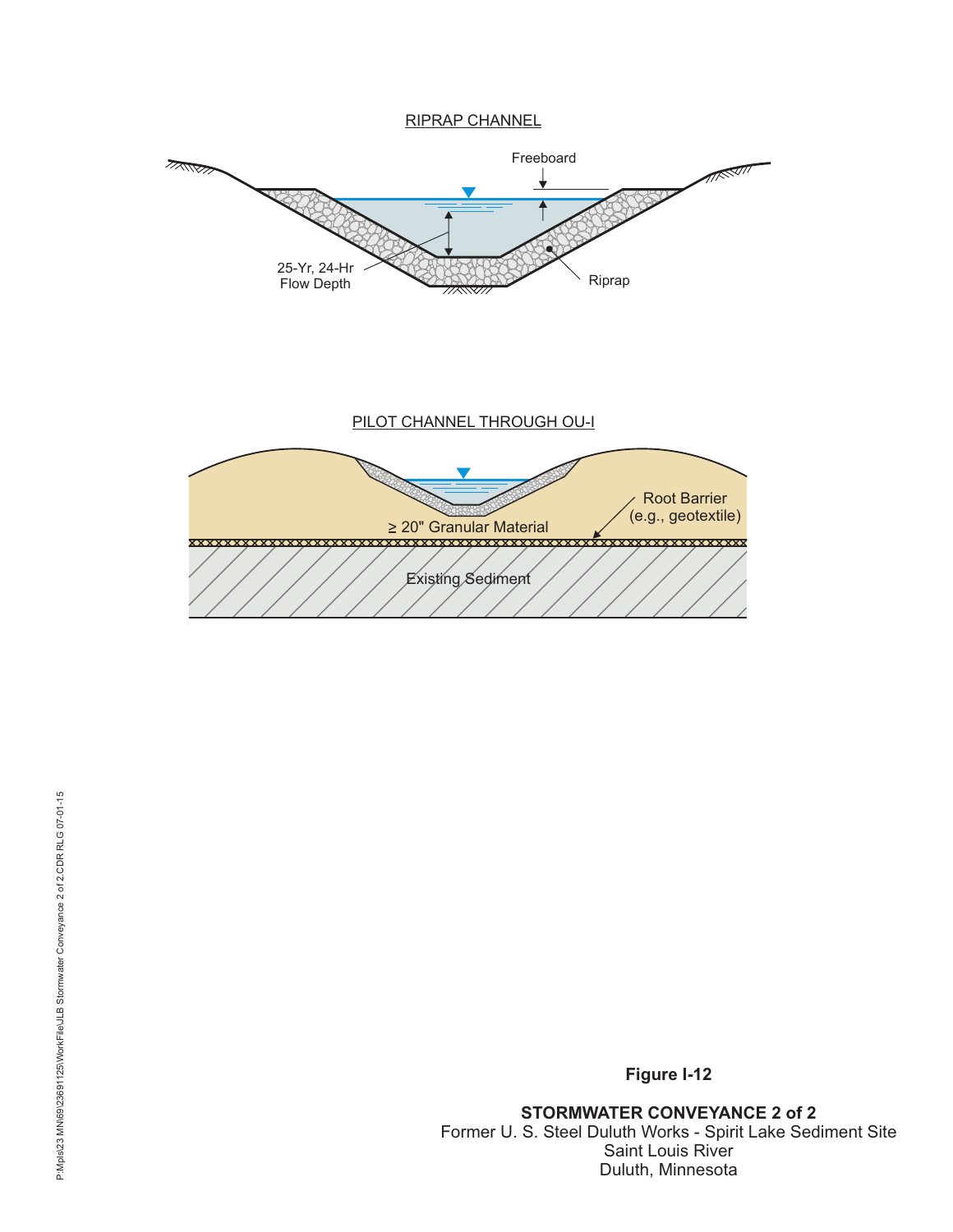

Former U. S. Steel Duluth Works - Spirit Lake Sediment Site Saint Louis River Duluth, Minnesota